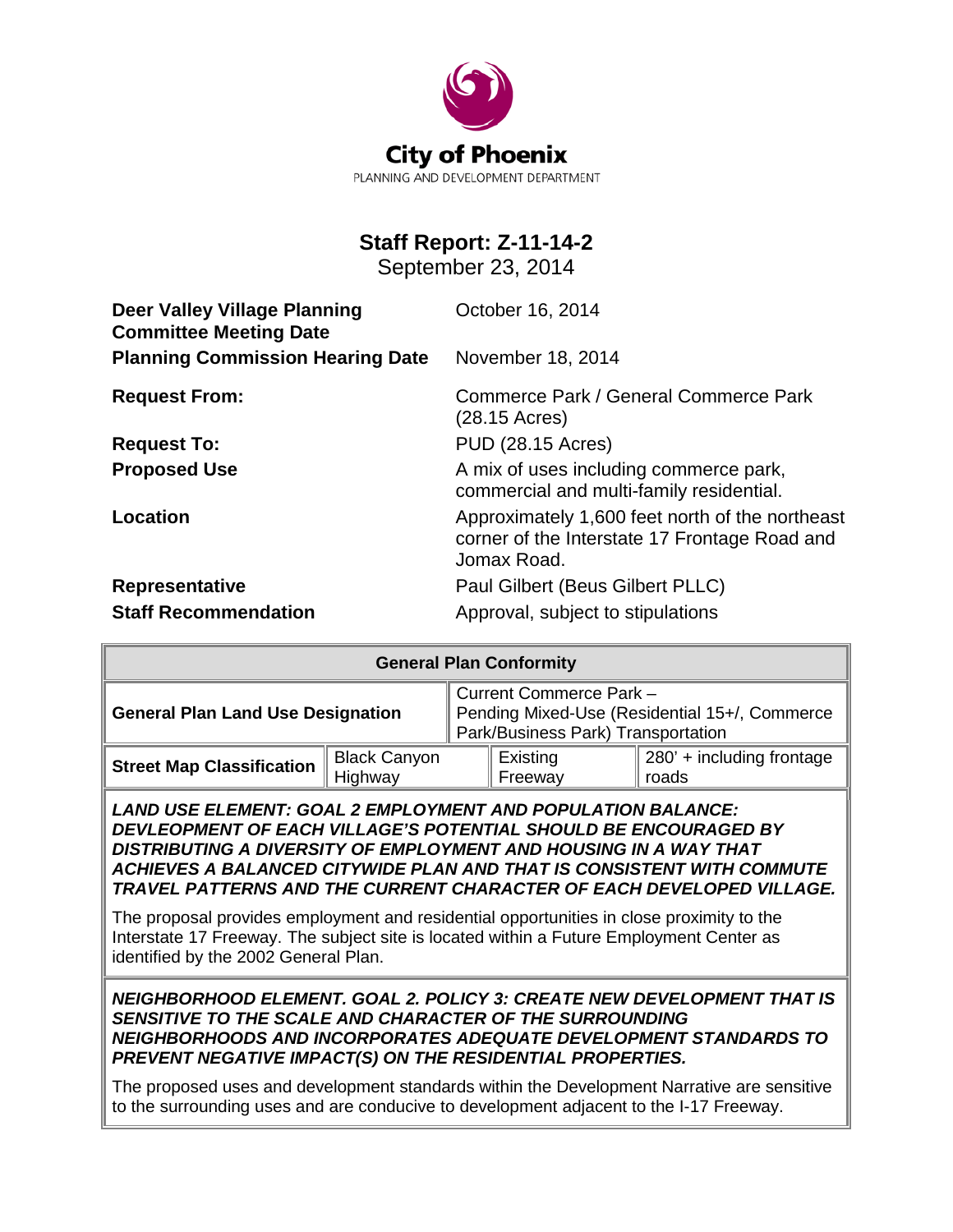Staff Report: Z-11-14-2 September 23, 2014 Page 2 of 6

**Area Plan**

N/A

#### **Background/Issues/Analysis**

#### **SUBJECT SITE**

- 1. This is a request to rezone a 28.15 acre site located approximately 1,600 feet north of the northeast corner of the Interstate 17 Frontage Road and Jomax Road from Commerce Park, General Commerce Park option (CP/GCP) to Planned Unit Development (PUD) to allow a mix of uses including commerce park, commercial and multifamily residential. The site is partially developed. The northern portion of the property is generally vacant with some abandoned residential structures. The southern portion has been developed with a number of buildings and site improvements that were utilized for a wedding/banquet venue, a non-conforming use under the current zoning. The proposed PUD will allow for a wedding/banquet venue to re-open and will allow for additional uses that are currently not allowed within the existing Commerce Park zoning, such as multifamily residential.
- 2. The General Plan Land Use Map designation for this property is Commerce Park/Business park and Transportation. The proposal is not consistent with the existing General Plan Land Use Map designation due to the requested multifamily. The subject site consists of more than 10 acres therefore a General Plan Amendment is required. The applicant has filed a General Plan Amendment to the Land Use Map (GPA-DV-1-14-2) to Mixed-Use (Residential 15+ du/ac, Commerce Park/Business Park) and Transportation that is running concurrently with this request. The parcels to the north are designated Industrial; Transportation to the west; and Floodplain to the south and east.
- 3. Access to the site is limited. The I-17 frontage road is located along the west side of the site. Residents or business patrons must exit from I-17 at Jomax Road and travel north along the frontage road to access the site.

# SURROUNDING USES AND ZONING

# 5. *North*

To the north are vacant parcels of land with CP/GCP zoning.

# *West*

Located to the west of the site is the Interstate 17 Freeway. On the west side of the freeway are vacant parcels of (Farm or Ranch Residence) S-1 zoned land. The vacant property at the southwest corner of the I-17 frontage road and Pinnacle Vista Drive is zoned C-2 SP (Intermediate Commercial, Special Permit) to allow a selfservice storage warehouse.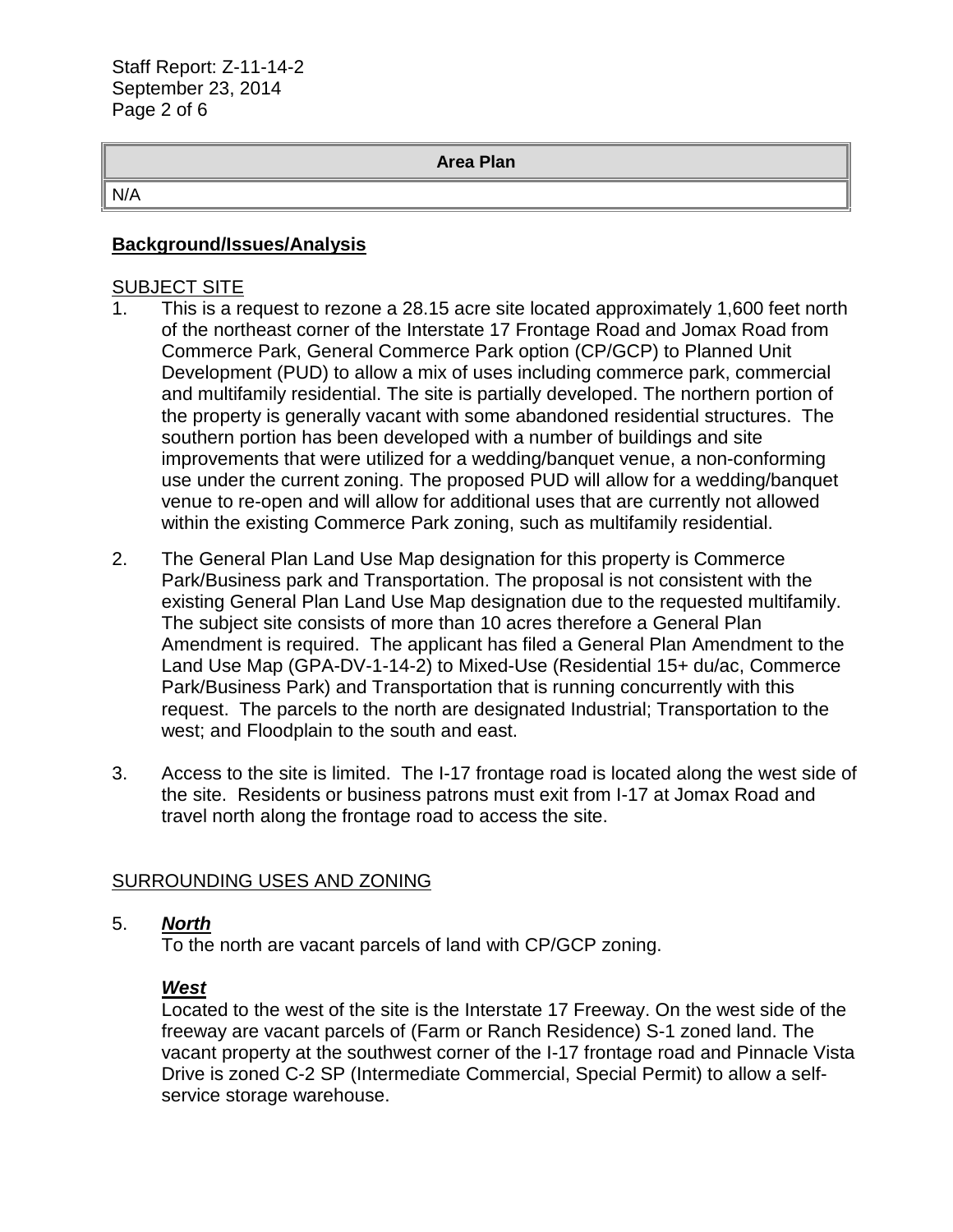Staff Report: Z-11-14-2 September 23, 2014 Page 3 of 6

# *South*

To the south of the site is Skunk Creek Wash zoned S-1 (Farm or Ranch Residence).

# *East*

To the east of the site is Skunk Creek Wash zoned S-1 (Farm or Ranch Residence).

# PROPOSAL

6. The draft development narrative states that the proposed PUD will establish the regulatory framework necessary to facilitate development of this uniquely situated parcel. The PUD will encourage new development to be compatible with surrounding area both currently and in the future and will allow for a greater flexibility of uses than the existing Commerce Park zoning along with appropriate development standards for landscaping, screening and building setbacks.

The primary goals of the PUD are to:

- a) Bring the site and the non-conforming use as a wedding/banquet facility into compliance.
- b) Expand development options for existing and future uses on the property with a mix of complementary and compatible uses such as multifamily housing.
- c) Create flexible and appropriate development standards that promote the city's goals/policies for the General Plan and the Deer Valley Village.
- 7. Below is a summary of the proposed standards for the subject site as described in the attached PUD narrative dated August 19, 2014, Attachment B.

Where the PUD narrative is silent on a requirement, the applicable Zoning Ordinance provision will be applied.

# *Land Use*

The draft development narrative provides a comprehensive list of uses that includes permitted uses and permitted uses subject to certain conditions/limitations adapted from the City of Phoenix's Zoning Ordinance. These uses, which are more broad yet more compatible with the area than those of the existing Commerce Park zoning, have been chosen to create a sustainable mix of land uses that that will benefit the Deer Valley Village and the specific area. The proposed PUD provides flexibility for any of the permitted uses to locate anywhere within the subject site and will afford the existing wedding/banquet facility, which had previously operated on the property, to operate in conformance with the City's rules and regulations.

# *Performance Standards*

Performance standards are provided to address additional requirements for specific land uses. The performance standards may include a requirement for a use permit through the public hearing process, limit hours of operation, or distance separation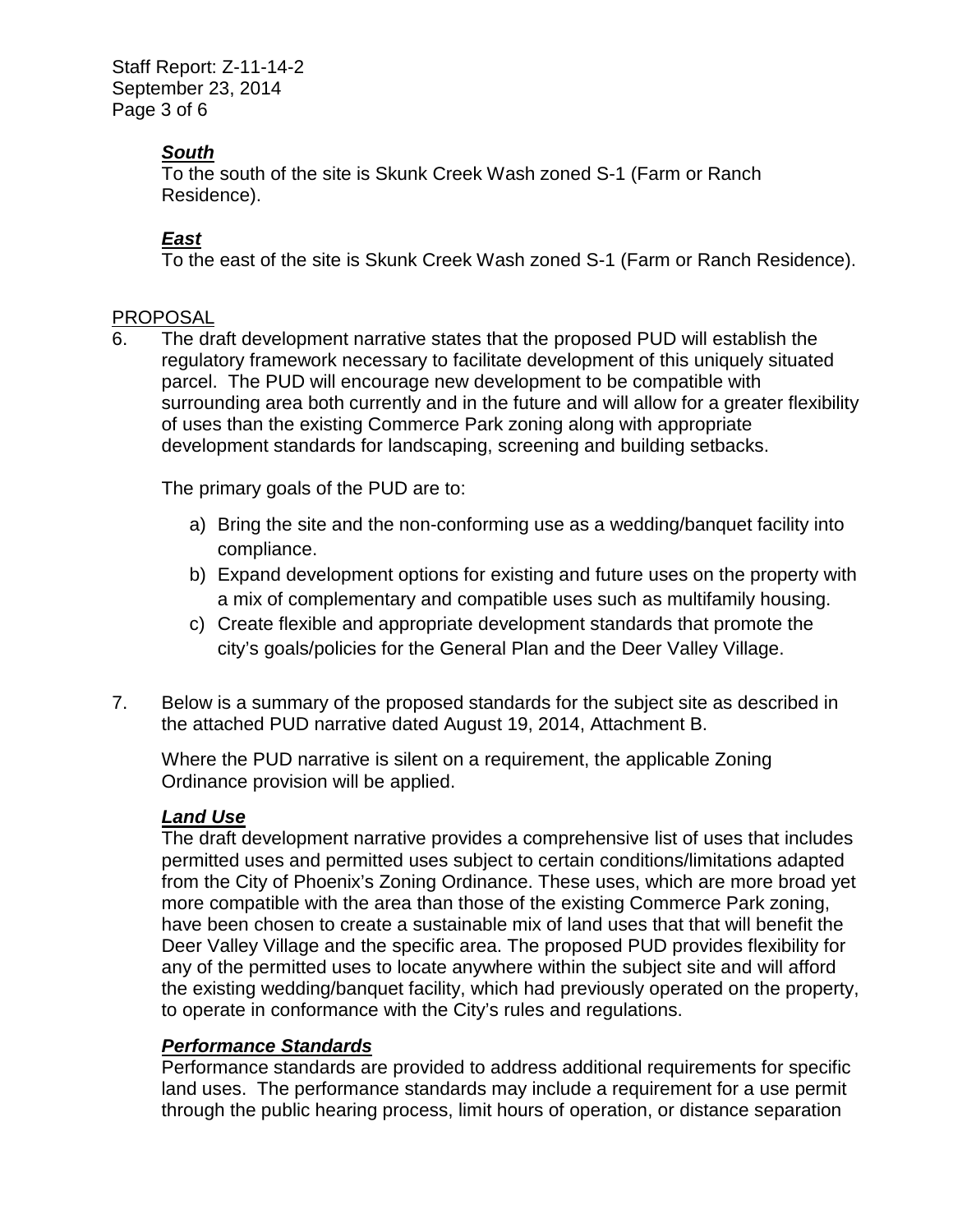Staff Report: Z-11-14-2 September 23, 2014 Page 4 of 6

requirements.

#### *Development Standards*

The narrative proposes development standards for both residential and nonresidential development within the subject site. Both require a 20 foot setback adjacent to a public street and 10 feet adjacent to a side property line as well as a maximum building height of 4 stories or 48 feet. The residential development standard requires a 15 foot setback adjacent to a rear property line whereas nonresidential requires a 10 foot setback. The maximum permitted lot coverage is 50%.

#### *Landscape, Fence and Wall Standards*

The development narrative states that the landscape, fence, and wall standards per Section 703 of the Zoning Ordinance shall apply to the site.

# *Parking*

The narrative states that the development shall comply with Section 702 of the Zoning Ordinance.

#### *Amenities*

No additional amenities are outlined in the development proposal.

#### *Shade*

The development narrative is silent regarding shade at this site.

#### *Lighting Plan*

The narrative states that all site lighting will comply with the standards of the Phoenix Zoning Ordinance.

#### *Design Guidelines*

The narrative states that the design guidelines and standards contained in Section 507 Tab A (and regulations that follow) shall be used when reviewing plans for development within the subject site.

#### *Signage*

The narrative indicates that the development shall be subject to the standards of Section 705 and 705.2 of the city of Phoenix Zoning Ordinance. Off-premise advertising structures are allowed in the I-17 Jomax PUD.

## *Sustainability*

The narrative is silent regarding sustainability at this site.

# *Phasing*

The proposed development does not identify a specific phasing plan. Staff has proposed a stipulation requiring a minimum of 50,000 square feet of development prior to the off-premise advertising sign being permitted. The intent of this stipulation is to ensure a certain threshold of development has been made at the subject site prior to the off-premise advertising sign being erected.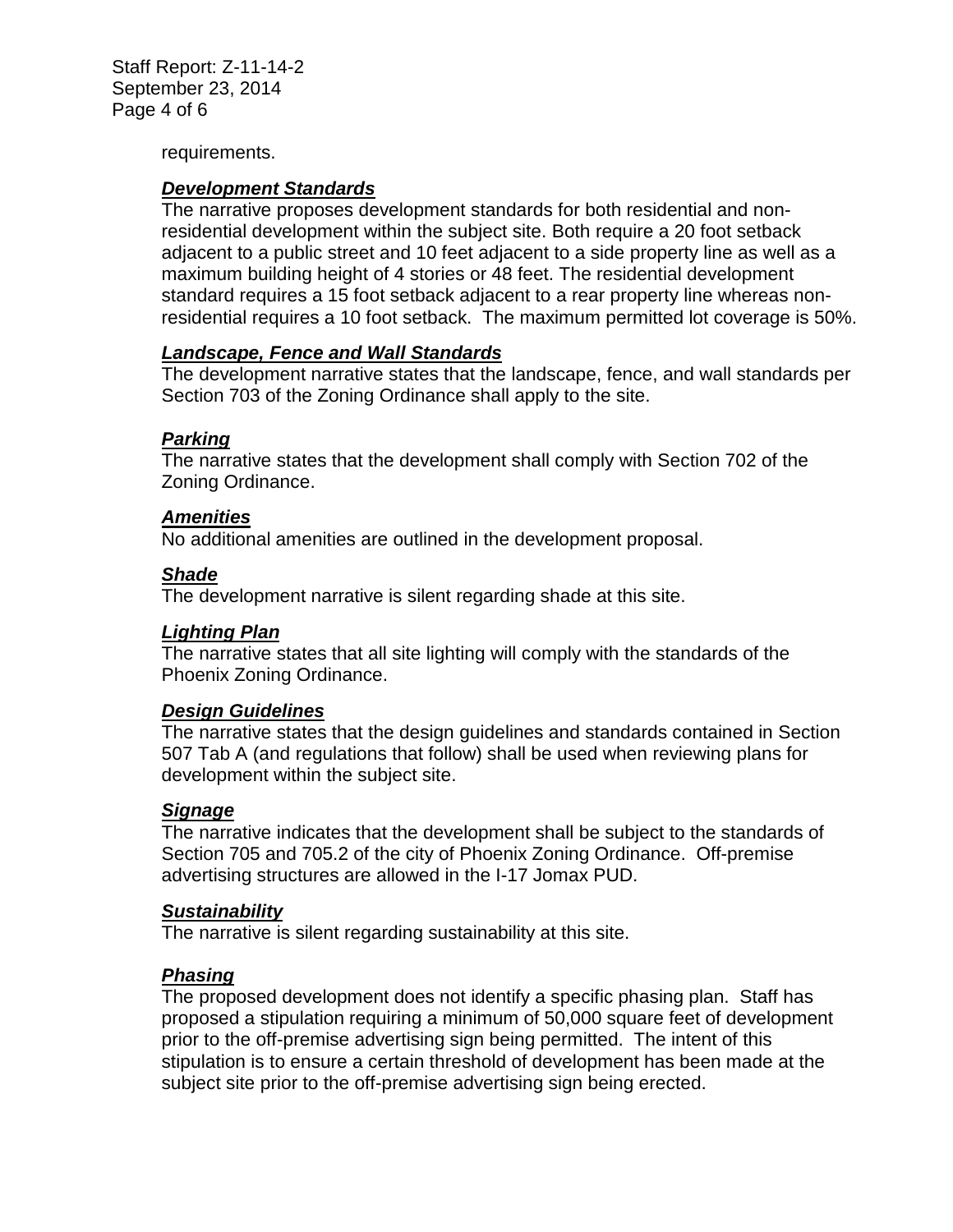Staff Report: Z-11-14-2 September 23, 2014 Page 5 of 6

## STREETS AND TRAFFIC

8. The Street Transportation Department has expressed concern with the extremely limited access that this site intends to provide. Due to the site constraints of I-17 to the west and the Skunk Creek along the eastern and southern limits, the only access is from the one-way northbound ADOT controlled frontage road which could result in a three plus mile detour for southbound travel. The applicant has added the following statement to the development narrative at the request of the Street Transportation Department to address potential future residence concerns:

"The developer understands that limited access exists to the proposed site and acknowledges that the City of Phoenix, Street Classification Map and current Capital Improvement Program identify no long range planning efforts or construction funding to facilitate transportation infrastructure to service this development."

#### **MISCELLANEOUS**

- 9. Water and wastewater infrastructure requirements are determined at the time of site plan review by the Water Services Department, when final land uses and urban design of the property have been clearly identified, and proposed water demands and wastewater generation and infrastructure locations and attributes have been established. While some information on infrastructure issues may be provided as part of the PUD application process, access to water and wastewater services is granted as part of the site plan approval process.
- 10. Development and use of the site is subject to all applicable codes and ordinances. Zoning approval does not negate other ordinance requirements. Other formal actions such as, but not limited to, zoning adjustments and abandonments, may be required.
- 11. Staff has conducted a review of the first and second submittal of the Development Narrative in which the applicant has addressed several comments made by staff.

# **Findings**

- 1. The development will provide additional employment and housing opportunities for area residents.
- 2. The proposal is compatible with the existing commercial and residential developments surrounding the site.
- 3. The subject site is located within a Future Employment Center as identified by the 2002 General Plan.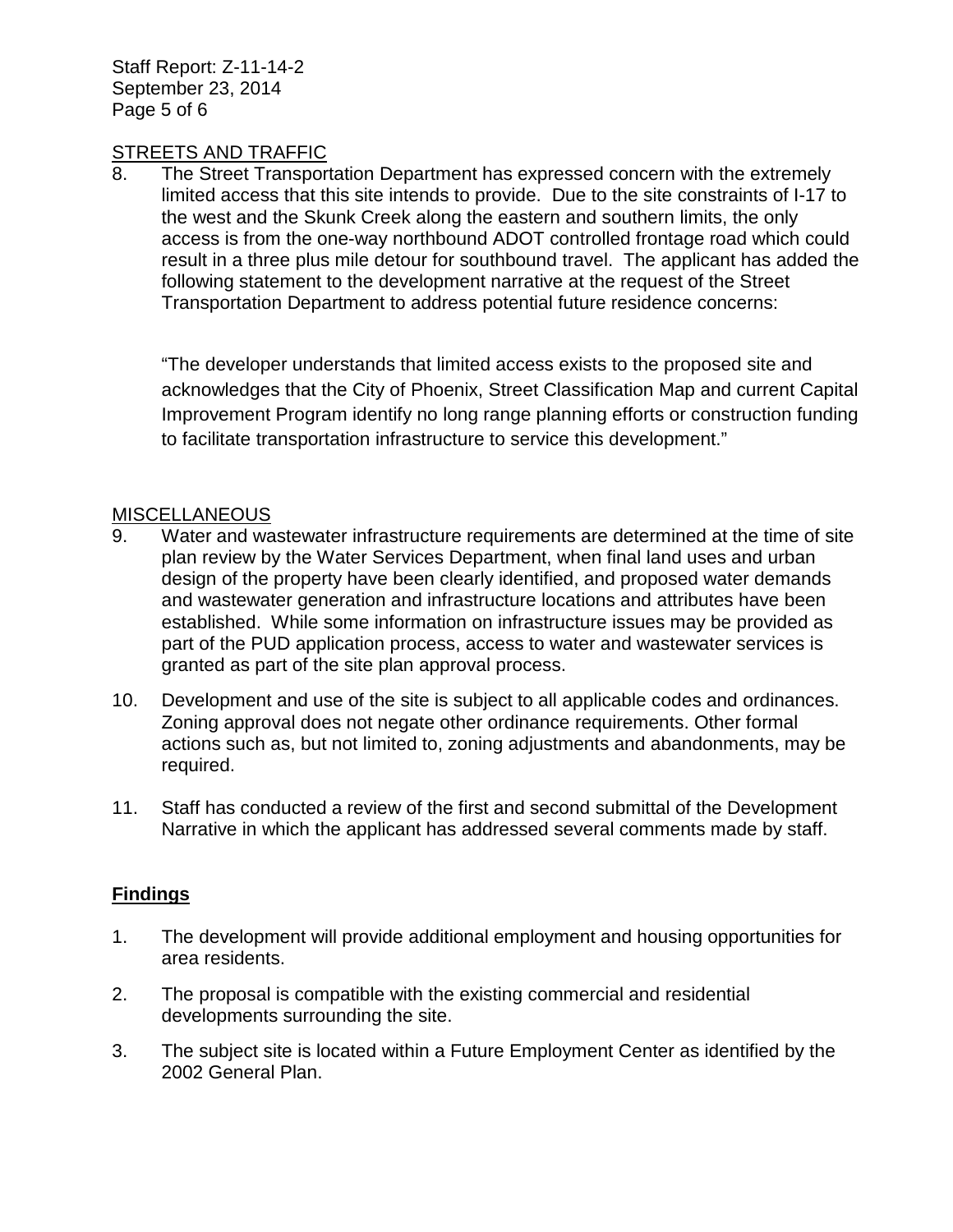Staff Report: Z-11-14-2 September 23, 2014 Page 6 of 6

# **Stipulations**

- 1. An updated Development Narrative for I-17 Jomax PUD reflecting the changes approved through this request shall be submitted to the Planning and Development Department within 30 days of City Council approval of this request. The updated Development Narrative shall be consistent with the Development Narrative date stamped August 19, 2014.
- 2. There shall be a minimum of 50,000 square feet of development prior to the offpremise advertising structure being permitted, as approved by the Planning and Development Department.

# **Writer**

Craig Mavis 9/23/14

# **Team Leader**

Joshua Bednarek

# **Attachments**

Attachment A: Sketch Map Attachment B: I-17 Jomax PUD Narrative date stamped August 19, 2014